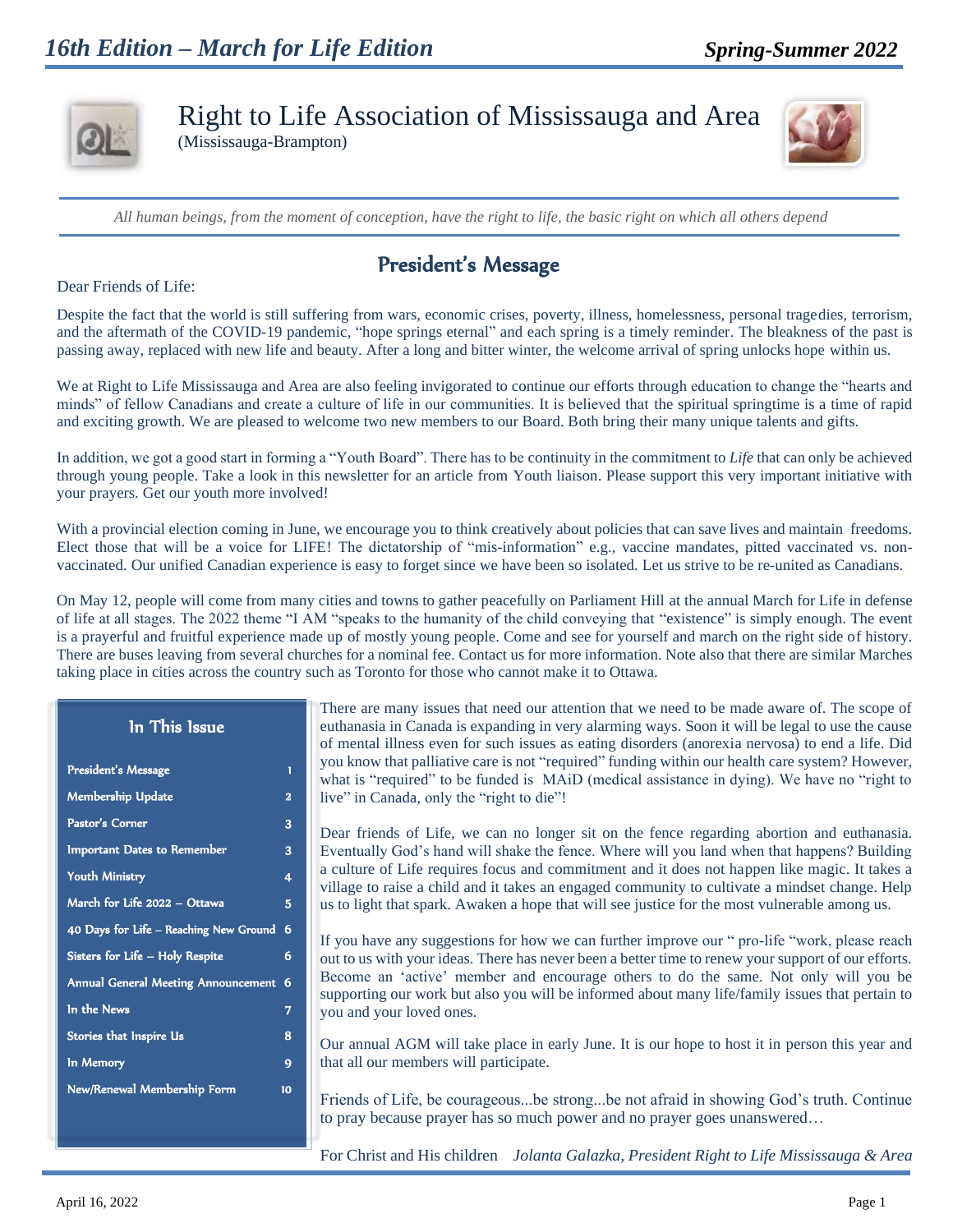Right to Life Mississauga and Area seeks to re-invigorate and grow its membership across all age groups and backgrounds and to educate members, as well as the public at large, exposing injustices and revealing truths about the victims of abortion and medical assisted suicide

#### **Your RTL Leadership Team**

**PRESIDENT** Jolanta Galazka

**VICE-PRESIDENT** Michael Smolders

**SECRETARY** Melissa Malvoni

**DIRECTOR 40 Days for Life** Jolanta Galazka

> **TREASURER** Yvon Eyles

**MEMBERSHIP DIRECTOR** Anna McGuckin

**Education and Youth Ministry Liaison** Genevieve Carson

**KNIGHTS OF COLUMBUS LIAISON** Vinz Pingol (Mississauga) Vacant (Brampton)

> **CWL LIAISON** Vacant

**YOUTH LIAISON** Yara Bashoory

**CCBR Liaison** Jeremy Hooghiem

**COMMUNICATIONS** Barry Braun

**Board Members at Large** Fermina Remedios Michael Nieznalski

> **NEWSLETTER** Anne Braun

**ADVISOR** Clare Hansford



### Membership Update

### *Dear Cherished Defenders of Life – Thank you!*

There is the proverbial "light at the end of the tunnel" as we move swiftly into 2022. There is increased pressure from many fronts to end Covid mandates. However, our government remains stubborn in fully restoring our freedoms. In fact the light at the end is an *on-coming train* of further repression in the form of reprehensible legislation design to curtail our religious beliefs and activities, while promoting the culture of decay and death. 2022 brings with it many challenges to overcome, and opportunities.

In 2021, we made investments in on-line education events through our CORE Pro-life Response series with the support of Toronto Right to Life. We also invested in the internship program of CCBR (Canadian` Centre for Bioethical Reform) supplying funds towards the development of university and college age young adults who deliver grass roots pro-life messages "in the trenches" on college and university campuses and major city intersections. We also continued to support the efforts of Alliance for Life Ontario (AFLO) under who remains at the forefront of the Right to Life battle in Ontario, providing essential knowledge on the pro-life legal and political landscape.

This year will see the resumption of our efforts to subsidize buses for students and parishes to attend

the **March for Life 2022** in Ottawa. As part of our strategy to reengage our local youth in the Pro-life effort, we will also be subsidizing a select number of youth leaders to attend the educational conference, Mass and vigil, as well as the march on Parliament Hill. This year we will all want to rally around the new Pro-life flag, a symbol of beauty, life and true inclusivity.



If you have not already done so, please send in your 2022 renewal

as soon as possible to ensure that we can budget for initiatives for the year. Last year we had a great start to our *On-line Membership & Donation site* at *righttolifemb.com/membership/*. For your contribution by December 31, 2022, you will receive a tax receipt automatically generated by the site at time of registration. For those who are more comfortable in donating through the mail, we will continue to process your Membership Renewal & Donation and sent out a receipt in time for 2022 tax filing.

Let us know how we can support you in helping to bring new members onboard. We must continue to educate and deliver programs which carry the message that "All human beings, from the moment of conception through natural death, have the right to life, the basic right on which all others depend".

*Please see page 10 (back page of newsletter) for the Membership Renewal/New Membership form along with completion and payment instructions.*

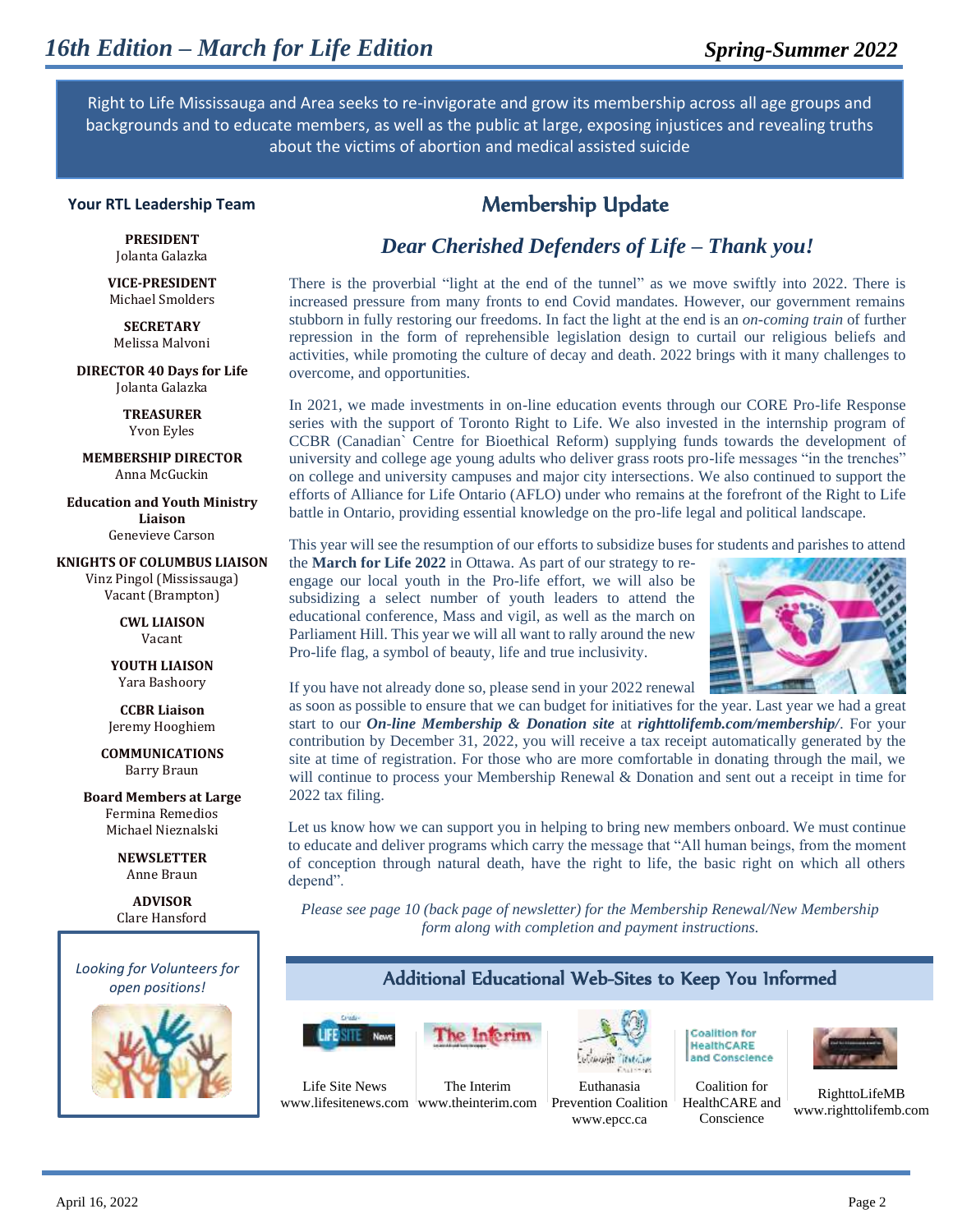### Pastor's Corner



In each Newsletter, our Parish Priests are invited to share their thoughts on Right to Life issues.

From the desk of Fr. Charles Forget, pastor of St. Mary's Parish, Collingwood, Ontario

#### **A THREE O'CLOCK IN THE MORNING REFLECTION**

I've always had a rather keen body clock. I could awaken at any time of the night and even before raising my head to look at the numbers on the timepiece beside my bed, I knew what time it was within a minute or two. So often in the last few years, heaven has awakened my soul clock at precisely 3:00 am to pray for the unborn. Just as Christians recall that we killed God at 3:00 pm on a Friday we call 'good', the nocturnal equivalent speaks of the continual evil that sees a human child, a creation of God, snuffed out all over the world, twice occurring with every single beat of my own heart. We've grown used to this unseen, dark and sinister act of stopping the life of children in the womb. And admittedly, even those of us who have stood for so many years in opposition to it have to admit that abortion has become a part of the landscape in both our minds and our tolerance. Prayer - real, dedicated and continual prayer is needed and necessary to do battle with forces that are both real and evil.

I remember when some forty years ago, we used to have an annual Walk for Life, a smaller scale version of the current March For Life. One particular year, as we wound up our walk together with the familiar signs common to those who stand for life, I heard someone say to a fellow participant in their farewell to them, "I'll see you next year". I've not forgotten that statement that reflects our expectation that we are going to fight for the defense of all human life under God all our lives. But why? Why have we accepted that our whole life long we will see this evil affront, not only to life but to God who created it, as part of the landscape. Is it because of those infernal words of the Eternal Liar who said to our first parents, "You won't die."? Yes, because it cost them their very lives and human sin entered into the human world.

*Cont'd on page 5…*

| <b>Event</b>                                        | <b>Date</b>                                   | <b>Location</b>                                                                                          | <b>Time</b>                              |
|-----------------------------------------------------|-----------------------------------------------|----------------------------------------------------------------------------------------------------------|------------------------------------------|
| 2022 Virtual March for Life -<br>Ottawa             | Thurs. May 13, 2021                           | See www.marchforlife.ca                                                                                  | 11:30am                                  |
| 2022 Toronto March for Life                         | Fri. May 14, 2022                             | See www.torontomarchforlife.ca for details                                                               |                                          |
| Toronto Right to Life & CCBR<br><b>Crash Course</b> | July 14-16, 2022                              | Apply at Toronto Pro-Life Crash Course -<br>Canadian Centre for Bio-Ethical Reform<br>(endthekilling.ca) |                                          |
| 40 Days for Life Campaign                           | Sept.28 <sup>nd</sup> to Nov. 6 <sup>th</sup> | Southwest corner of Queensway and<br><b>Confederation Parkway</b>                                        | $7:00$ am-7:00pm each day                |
| Life Chain<br>(Respect Life Sunday)                 | Oct. 2, 2022                                  | Outside of key parishes and select intersections<br>(locations to be confirmed)                          | Following 12:00noon and<br>1:30pm Masses |

#### Important Dates to Remember 2022 - Upcoming Events

#### Schedule of Pro-Life Masses 2022

| Year | <b>Church</b>               | <b>Date</b>                               | Time                            |
|------|-----------------------------|-------------------------------------------|---------------------------------|
| 2022 | St. Joseph's (Streetsville) | June 18th                                 | 4:30 <sub>pm</sub>              |
|      |                             | June 19th                                 | 8am, 9:30am, 11am, 12:30pm, 6pm |
| 2022 | St. Maximilian Kolbe        | Dec. $12th$                               |                                 |
|      |                             | Pro-life Adoration the 12th of each month | Following 7:00pm Mass           |

We have asked our church contacts to ask our pastors to include the "Intentions for the Unborn" as they celebrate their masses.









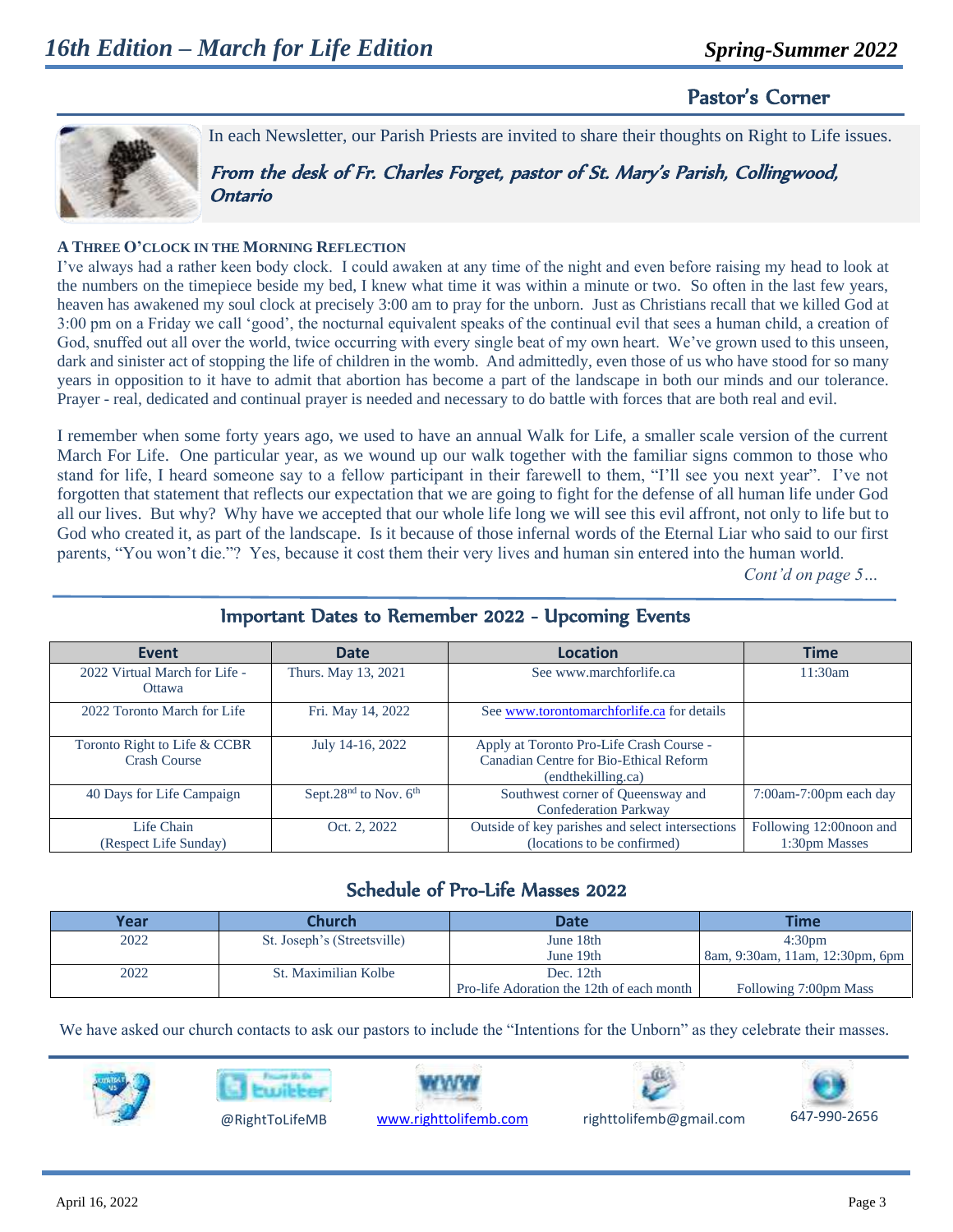## From Our Youth Ministry

## Re-engaging our Youth in the Pro-life cause….

#### Yara Bashoory, Youth Liaison

On February 3<sup>rd</sup> of this year, we launched our inaugural on-line *Pro-life Youth Insight & Brain-storming* session, sent to a select group of young pro-life advocates and youth leaders to solicit their thoughts on ways to re-engage our youth in support of vital pro-life issues. Covid has only added to the challenges of informing and educating youth through Parish and faith-based youth groups. It has also hampered access to youth through our educational system and local school boards.



During the 1-hour open session, we asked for an honest assessment and discussion of the challenges facing our youth today in promoting a culture of life, in the midst of these dangerous times, where popular culture, media and the (public) education system have diminished the value of life in favour of self-centered lifestyles and wants.

We know there's a pro-life generation out there with high-school, and college/university aged students, who are sensitive to the destruction of defenseless pre-born children through abortion; *the number one cause of death worldwide*. Our

goal is to create new approaches, educational messages and personal connections with our peers, and each other, to help steer society back to a "culture of life" from a culture of death.

We knew that within the brief 1-hour introductory format, we would not be able to tackle all of the issues and obstacles challenging our efforts to more effectively engage youth in the pro-life cause. We also knew that this was only the first opportunity to tap into the passion and creative energy of this group to overcome challenges, and to develop effective strategies to support our youth with life affirming pro-life education and messages.

Some of the prominent insightful issues and challenges raised during the meeting included:

- *Moral relativism*
- *Delivering the message with effective communication (not necessarily based solely on faith teachings)*
- *Devising effective pro-life action-based ministries*
- *Mentoring our pro-life advocates and protecting our pro-life Creating safe spaces for pro-life clubs advocates from hostility out in the public sphere*
- *Overcoming "political" roadblocks and the need to seek out allies to promote pro-life education, going around traditional channels*
- *Need for more support for the pro-life message at church*
- 
- *and at home Finding/promoting pro-life role models*
- *Need to deliver the pro-life message on more visible "stages" or platforms*
- *Improving knowledge and messaging with sound pro-life apologetics*
- 
- *Promoting participation in the national March for Life in Ottawa*
- *Providing safe and pro-life inclusive spaces for students to go after completion of secondary and post-secondary education*
- 
- *Making pro-life and the pro-life family "cool" again!*

"We accomplished our first objective. We started to knit our community closer together, to remove the feeling of isolation, and in some cases, dare I say it, despair". In fact, in the session, the opposite was true. The group raised the issues (symptoms of greater problems), which started to generate ideas, and hope!

Finally, we asked that all participants list down the top 5 issues and needs which we as a group, need to address. With this type of focus, we will be able to gather more youth and supporters into the pro-life community, and pro-life "family", and become more effective advocates for the culture of life.

The group has already started with an initiative to promote the new Pro-life flag in our churches, schools and the separate school board.

This is the energy upon which we need to capitalize!

Let's be the pro-life generation!

If you are looking to connect your teen, post-secondary student or youth group, into our overall pro-life efforts, please reach out to us at righttolifemb@gmail.com.

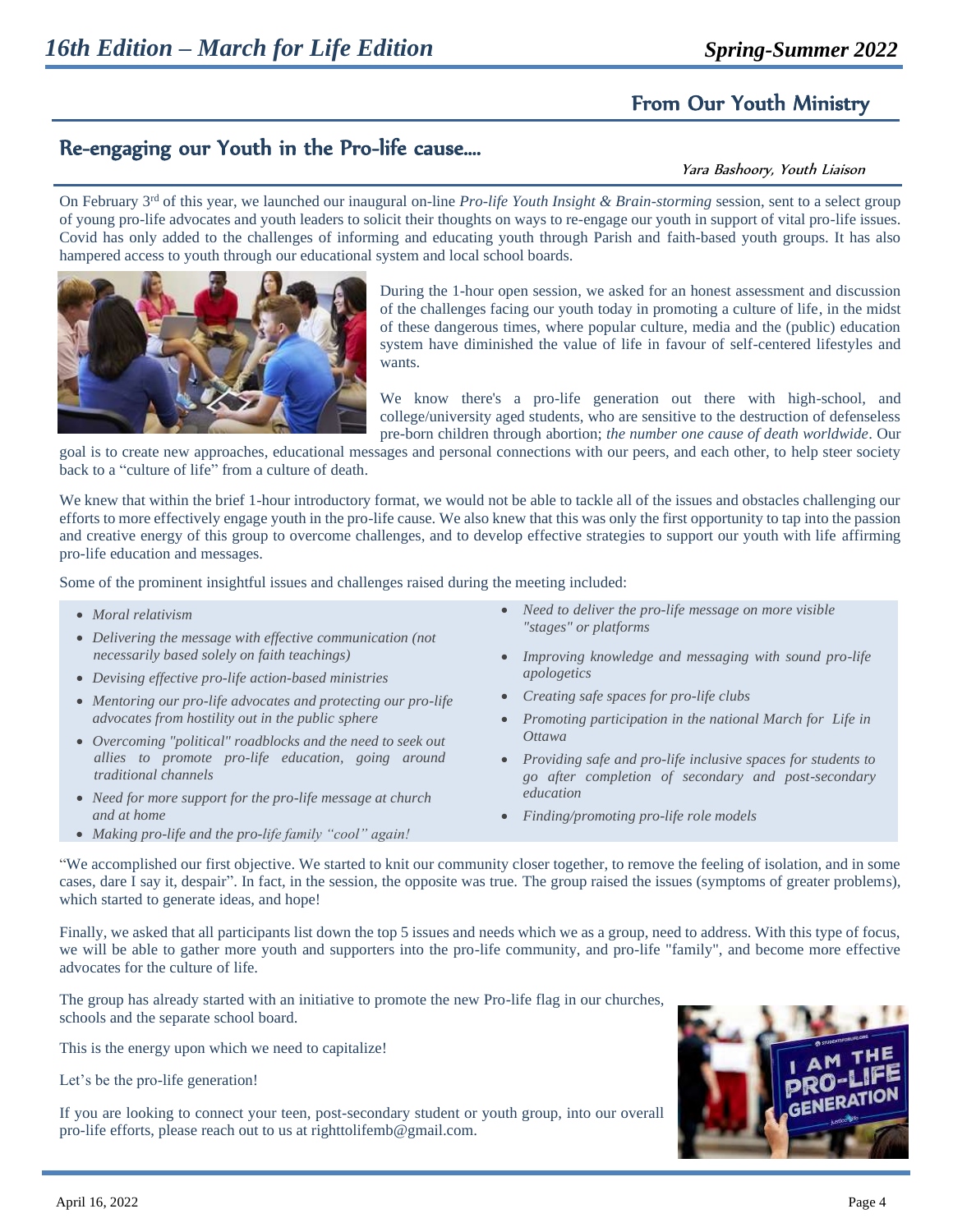## March for Life Ottawa - 2022

CANDLELIGHT LIFE ON **PRAYER VIGIL FILM ROS DINNER** 

Join Our Events In Person Or Online

After a couple of years of Covid frustration, Right to Life Mississauga & Area is getting back on track with our efforts in support of March for Life Ottawa 2022 which runs from May 8-13 with the March on Parliament Hill taking place on Thursday May 12th.

This year's event will once again include both on-line (Marchforlife.ca) and on-site events, based on the successful on-line programming over the past 2 years. However, the timing is right to re-emphasize the essential on-site participation at the *epicenter* of the Canadian pro-life movement (Parliament Hill).

This year's theme *"I am..."* is rooted in the biblical quote that *"I am fearfully* 

*wonderfully made..."* Psalm 139:14, wonderfully extended to include *"I am choosing life for my baby"* who is worthy of protection within a civil society, regardless of age or stage of development.

The National March for Life in Ottawa, typically the largest annual protest on Parliament Hill, takes place in May to mark the passing of the 1969 omnibus bill which decriminalized abortion. Pro-lifers rally in front of our Parliament building and march through downtown Ottawa, demanding that our political representatives fight for the right to life of every human being.

The National March for Life is organized by Campaign Life Coalition (https://www.campaignlifecoalition.com). The event is a forum for pro-life Canadians to demand justice for the 100,000 children who are killed in their

mothers' wombs each year across Canada. Abortion is fully funded by taxpayers for any reason or no reason at all, right up to the moment of birth. However, a disturbing trend continues to emerge with the extension of abortion services to include babies which have already been born. This is why we need to remain vigil and demonstrative in the face of our political leaders.

*…Cont'd on page 9*

# Pastor's Corner *cont'd...*

*…And* what does God see in our steady, earthly rhythm of the violent, horrible taking of innocent life that he created? Well, we just heard what he thinks this past week in the daily Mass readings, where through the Prophet Isaiah's mouth he asked all people of all time: "Can a mother forget the baby at her breast and have no compassion on the child she has borne?" (Isaiah 49:15) This is a question from God to all generation's past, present and future and we are supposed to answer it ourselves and now. And our despicable answer to Our Saviours question is and has been and will continue to be – a resounding YES! Yes, we will continue to say 'yes' to heaven that men and women on the earth will forget and have no compassion for unborn, hidden and precious life.

Have we, who have prayed for an end to this abomination against the womb and against God, accepted that this will always be a part of our landscape? Yes. And the result to that affirmation of evil has been and is that death will beget death. Abortion has led to euthanasia and the desecration of beautiful life at its beginning and at an end of our own fateful choosing. And so, I am and so many others are awakened by heaven in the night to pray for the souls of children murdered in the womb. It is a blessed call and response to do so.

I think now of the familiar slogan of those good and holy people who have upheld and defended human life - "If God gives life and we take it, what will God give us?" We're meant to answer that question too…

Your newsletter, Right to Life and educational web-sites, special events, and guest speakers will continue to provide you with education on the issues.

 To receive a copy of the Newsletter via e-mail, please send an e-mail to: [righttolifemb@gmail.com](mailto:righttolifemb@gmail.com)  with the Subject: "Send Newsletter Via E-Mail"



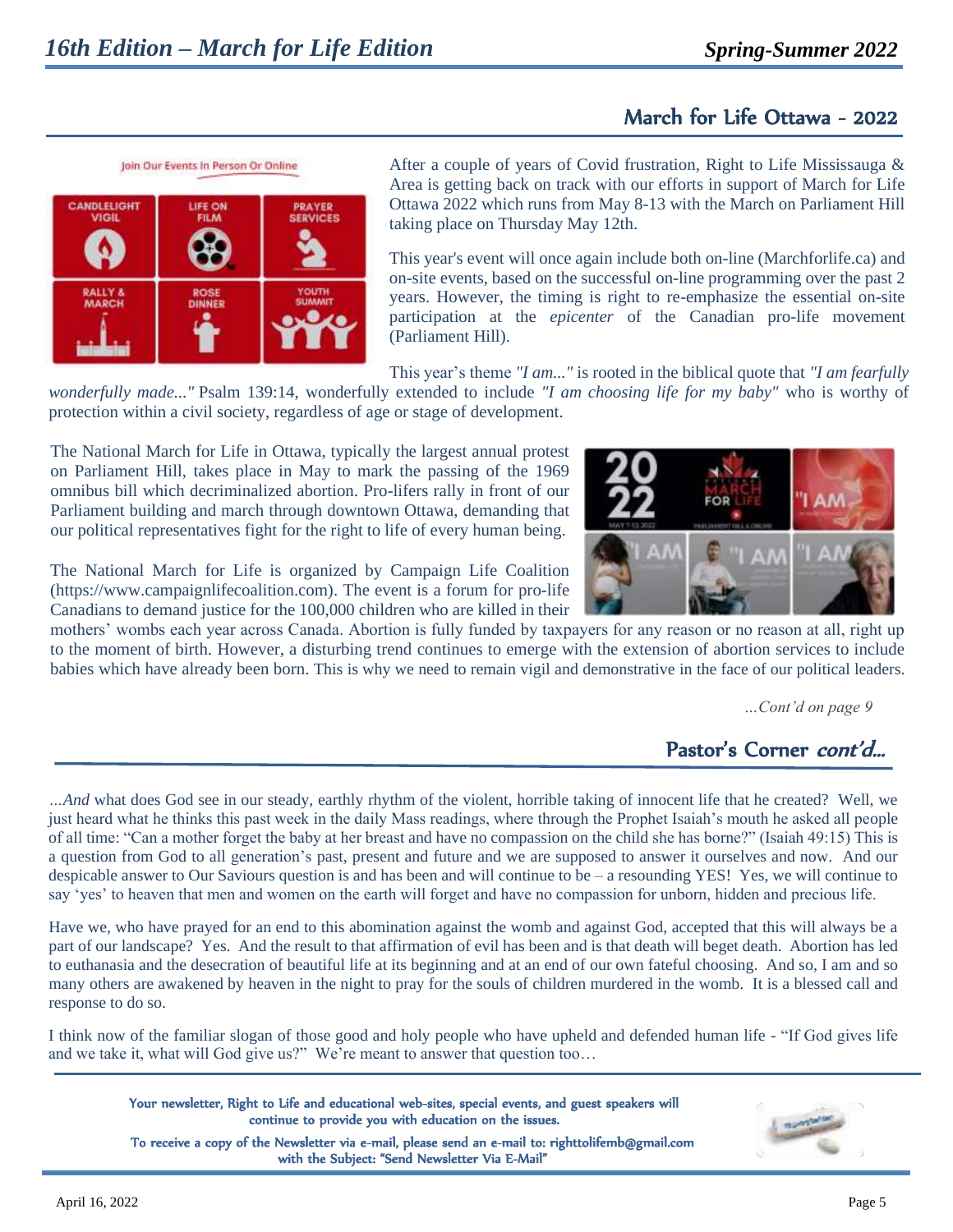# 40 Days for Life – Reaching New Ground

Last fall on Thanksgiving weekend, Right to Life Mississauga & Area was welcomed by the congregation from Faith Gospel Tabernacle in Brampton, as part of our 40 Days for Life midpoint service event. Under the shepherding of Pastor John Williamson and his impressive team, this vibrant prayer community has outgrown its original white country church building. Services are now held in a huge Church facility boasting big screens, theatre seating and an amazing prayer and worship band.

Despite the travel associated with the holiday, the service was well attended.





Pastor John was very welcoming. We set up a table with pro-life educational

materials, particularly on our 40 Days for Life campaign. We were able to chat with people on their way in and out of the service. In addition, during the service, we were able to speak about Right to Life Mississauga & Area's mission and the need for prayerful street witnessing that is 40 Days for Life. Pastor John then continued to preach passionately about the importance of speaking up for the unborn and helping moms to choose *Life* for their babies. Pastor John has long been an Advocate for the unborn, leading his congregation to Brampton's annual life Chain for many years.

One of our priorities is to continue reaching out to other denominational churches in both Brampton and Mississauga. If you could help us meet new pastors who may not be familiar with RTLMB please let us know, so we can grow and spread the message of the sanctity of all human life far and wide.

### Sisters of Life "Holy Respite"

Jolanta Galazka, President Right to Life Mississauga & Area

### Safety and Comfort for Mothers in crisis pregnancy….

Many have asked us how to directly help a woman in a crisis pregnancy. The Sisters of Life do have "Holy Respite" whose aim is to help in finding a safe and healthy environment for the women as they plan and prepare for a new beginning with their child. Often this is on a short term stay basis. If you feel the call to help in this way, please contact the Sisters or right to Right to Life Mississauga and Area.

The Sisters of Life invite you to consider becoming a "Holy Respite." A "Holy Respite" is a family or single woman who is able to open their home to a pregnant woman in need, providing a safe and loving environment for her during her pregnancy. The Sisters of Life work closely with those offering a holy respite to provide a warm, nurturing place for a

woman who is heroically choosing life! Each situation is unique and requires careful and prayerful discernment regarding the length of stay that would be most appropriate. Clear and open communication regarding courtesies and expectations are discussed and agreed upon prior to welcoming a pregnant woman into a holy respite. If you would like more information on becoming a "Holy Respite" please contact the Sisters of Life at 416-463-2722 o[r toronto@sistersoflife.org.](mailto:toronto@sistersoflife.org)

## Right to Life Mississauga & Area Announcement - Annual General Meeting



# Fiscal Year 2021 - Annual General Meeting Sat. June 11<sup>th</sup> 2022 10:00am — 11:30am

The Right to Life Mississauga & Area will host its FY 2021 Annual General Meeting featuring Keynote Speaker Matthew Wojciechowski, Vice President, Campaign Life Coalition (CLC) who will enlighten us on the political landscape and its impact on the Pro-life movement in Canada.

Matthew Wojciechowski is the former Director of Communications for CLC. Matthew is also CLC's United Nations Representative and spokesperson.

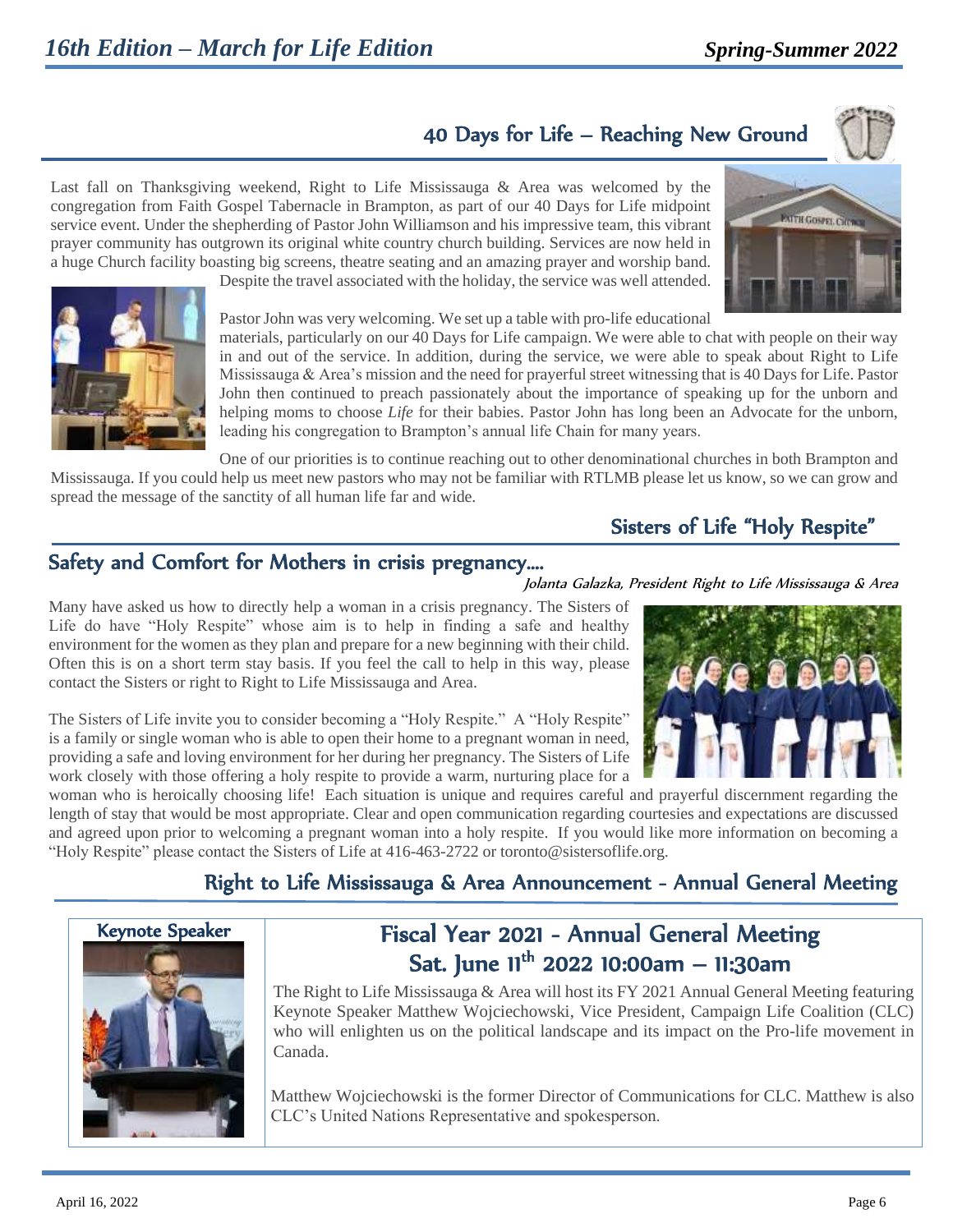In the News

### Canadian judge orders pro-abortion woman to stop 'acts of sabotage' against 40 Days for Life

Excerpted from article by Pete Baklinski LifeSite News reprinted by Live Action News

Superior Court Justice M.J. Valente ordered abortion advocate Brooke Dietrich on March 1st to cease and desist from activities that targeted the pro-life campaign, issuing to her an "interlocutory injunction".

According to 40 Days for Life, Dietrich attempted to sabotage the pro-life campaign by, among other things, "filling vigil spots with no intent to participate, filling shopping cart(s) in the 40 Days for Life Store with no intent to purchase, publishing personally identifiable information about 40 Days for Life personnel, and encouraging others to do the same."



Dietrich also waged her sabotage campaign on the social media platform TikTok where

her videos targeting the pro-life campaign garnered hundreds of thousands of views. "Many campaigns in Canada and the US have been negatively affected by these acts," 40 Days for Life stated in a press release about the injunction issued against Dietrich.

Justice Valente ordered Dietrich, among other things, to stop the following activities:

- *Fraudulently registering as a participant*" in 40 Days for Life Campaigns
- *Engaging in any other acts of sabotage, attempted sabotage, interference, or harassment, by electronic means, against 40 Days for Life, including acts which are intended to or likely will result in harm to 40 Days for Life's business interests, charitable interests, and/or property, including intellectual and intangible property, reputation, and goodwill*
- *Publishing online the names, e–mail addresses, and other contact information of the [40 Days for Life] employees, associates, volunteers, or participants in its activities, or encouraging third parties to contact same*
- *Publishing or republishing communications encouraging others to engage in the activities described above*

The 40-day campaign aims to end abortion locally through prayer and fasting, community outreach, and a peaceful all-day vigil in front of abortion businesses. The name "40 days" comes from the timeframe God consistently uses throughout salvation history to transform His people. For example, God washed sin from the earth with 40 days of rain in the time of Noah. The Hebrew people lived outside the promised land for 40 years as a corrective punishment due to worshipping false gods. Jesus prepared himself to transform the world by fasting and praying for 40 days in the wilderness.

Lawyer Phil Horgan, representing 40 Days for Life, told Campaign Life Coalition that he was "pleased" the motion judge "listened to our arguments."

"It should be noted that 40 Days supports free speech on a matter of public interest, but we presented cases where interference, including online harassment, that exceeded speech could be the subject of injunctive relief. The judge was satisfied to issue our proposed order," he said. Horgan said that the justice was ultimately persuaded that an interim injunction be issued to prevent sabotage and harassment against 40 Days for Life.

Matt Britton, General Counsel and Secretary for 40 Days for Life, told Campaign Life Coalition that the injunction ensures that Dietrich and her allies "will not be able to continue to sabotage the campaigns by unlawfully and falsely filling up our vigil calendars."

Britton, along with Horgan, hope that the injunction, currently temporary, will be made permanent. "While the injunction technically expires on March 10, that is also our next court date and we expect the court to make the injunction permanent," Britton said.

According to Horgan, Dietrich's legal counsel has already advised that it will oppose any extension of the injunction and is already opposing the terms of the existing order. "If the matter proceeds, it could be the subject of a future trial on the merits," Horgan said.

Upon seeing the incredible success of the 40 Days for Life campaign in the USA, Campaign Life Coalition (CLC), kickstarted the first Canadian vigils more than a decade ago. Today, pro-life leaders and volunteers from across the country continue to organize vigils in their communities with over 20 Canadian cities taking part over the years. In just the first few days of this year's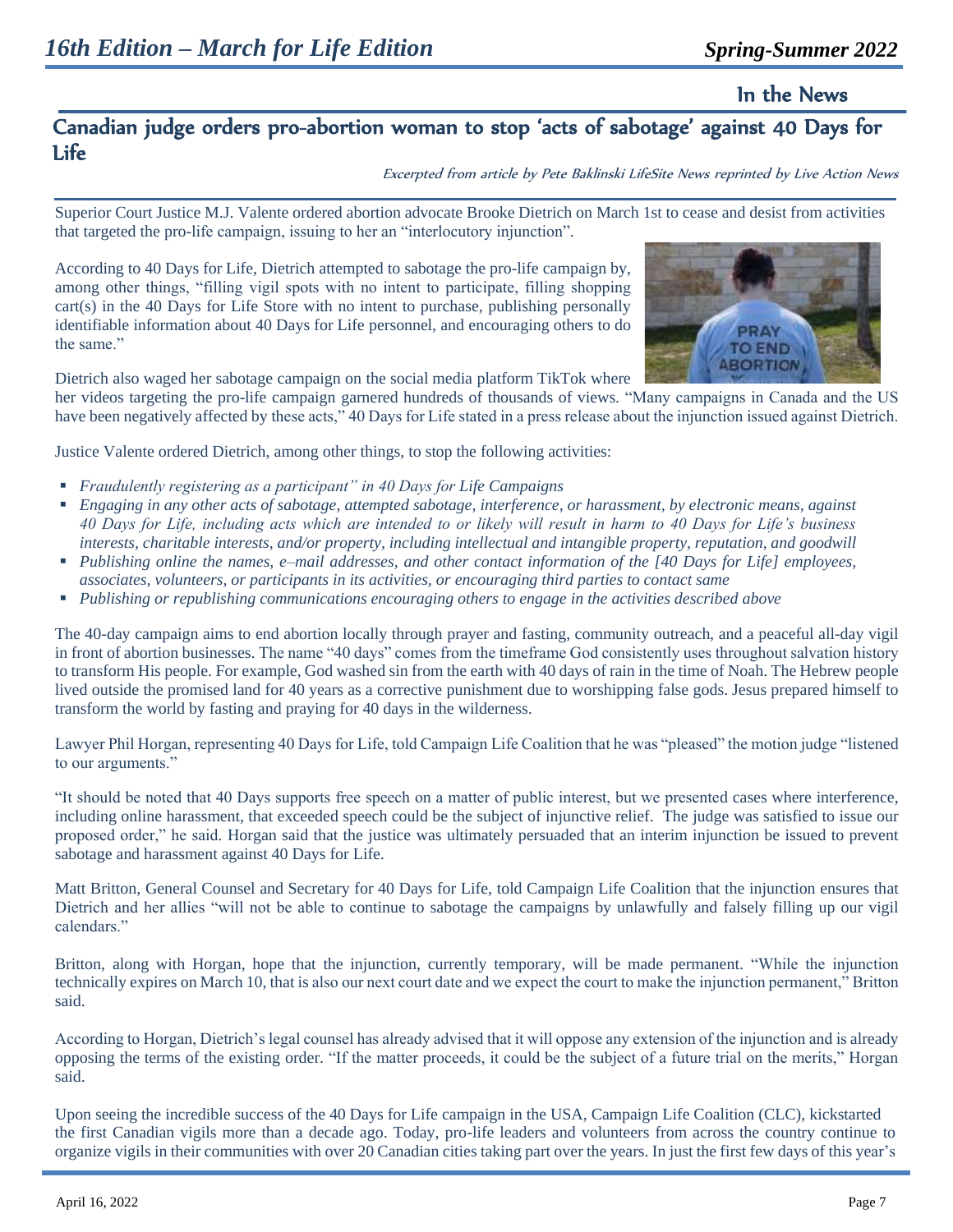campaign, lives have already been saved.

"CLC is pleased to see justice being done in this matter. Pro-life advocates deserve to have their campaigns run peacefully and without being sabotaged by those who support the killing of children in the womb," commented CLC vice-president Matthew Wojciechowski. "We're happy that Ontario's Superior Court took 40 Days for Life's arguments seriously and remedied this situation in an appropriate way, sending a clear message that intimidation and harassment against pro-life efforts will not be tolerated. Kudos to 40 Days for Life for setting this precedent," he added.

## Pro-life Prayer – All Year Round

# Stories That Inspire Us



Dariusz Pukas. Pres. Kolbe Pro-Life

About five years ago, coming out of church I encountered a group of smiling, joyful people who introduced themselves as members of Kolbe Pro Life group. They invited me to pray with them outside of the abortion clinic on the Queensway. Doubts, fear and reluctance filled me but I went anyway. Once there, I encountered more people and the priest from St Maximilian Kolbe parish, all



engaged in prayer.

Suddenly a light bulb went off in my head. This is what our Lord asks of all of us pray and be a physical witness to the sanctity of life. I am the father of a child who was born before the due date and I recall how fragile looking he was and it made me feel that I had to protect him.

Babies in Canada can be legally aborted at that stage of development. Where are the fathers to protect them? This, and my faith, that "everything is possible for the person who has faith"(Mk9.23) is what motivates me to stand in prayer every week. It's my way of protecting the fragile babies whose fathers have abandoned them in their time of need.

I extend a personal and deep invitation to everyone to join us each Saturday morning....rain or shine...to pray across from the abortion clinic at 101 The Queensway. We meet on the public sidewalk outside the so called "bubble zone" so as not to disrupt any law. You will meet passionate, prayerful, joyful people who most times are accompanied by a priest and all praying to end the evil of abortion in our country. We're a mix of men and women all united in faith.

Brothers and sisters, we need very much the mercy of God in these times. The Holy Rosary and Divine Mercy Chaplet are part of our arsenal we use in this battle for life. Come and join us! Pax et Bonum!

To find out more about our Saturday prayer presence and how you can join us please contact us a[t kolbepl@googlegroups.com](mailto:kolbepl@googlegroups.com) or through Right to Life Mississauga & Area.

# In Memory of…



Finishing up the tribute to Lew Fraser from the Fall/Winter 2021 Newsletter, we wanted to share with you Lew's contributions to the pro-life cause in Mississauga.

Lewis Fraser was the first chairman of Mississauga-Brampton Right to Life. In the fall of 1978, Lew brought several people together to form a new pro-life organization dedicated to educating the public about life issues such as abortion and euthanasia. This group of volunteers worked together to set up various positions like chairman, secretary, treasurer and membership plus activities such as Speakers' Bureau, monthly newsletter and fundraising.

Lew's awareness of justice for the preborn child and his endurance in the face of many problems assured that Mississauga-Brampton Right to Life flourished under his leadership. As a fund-raising project, Lew initiated "Roses

for Life" with the support of his Knights of Columbus council. His wife Mary faithfully baked a dish of treats for our monthly meetings. Lew's dedication to the cause and his constant encouragement and cheerfulness inspired his successors to carry on the important pro-life work.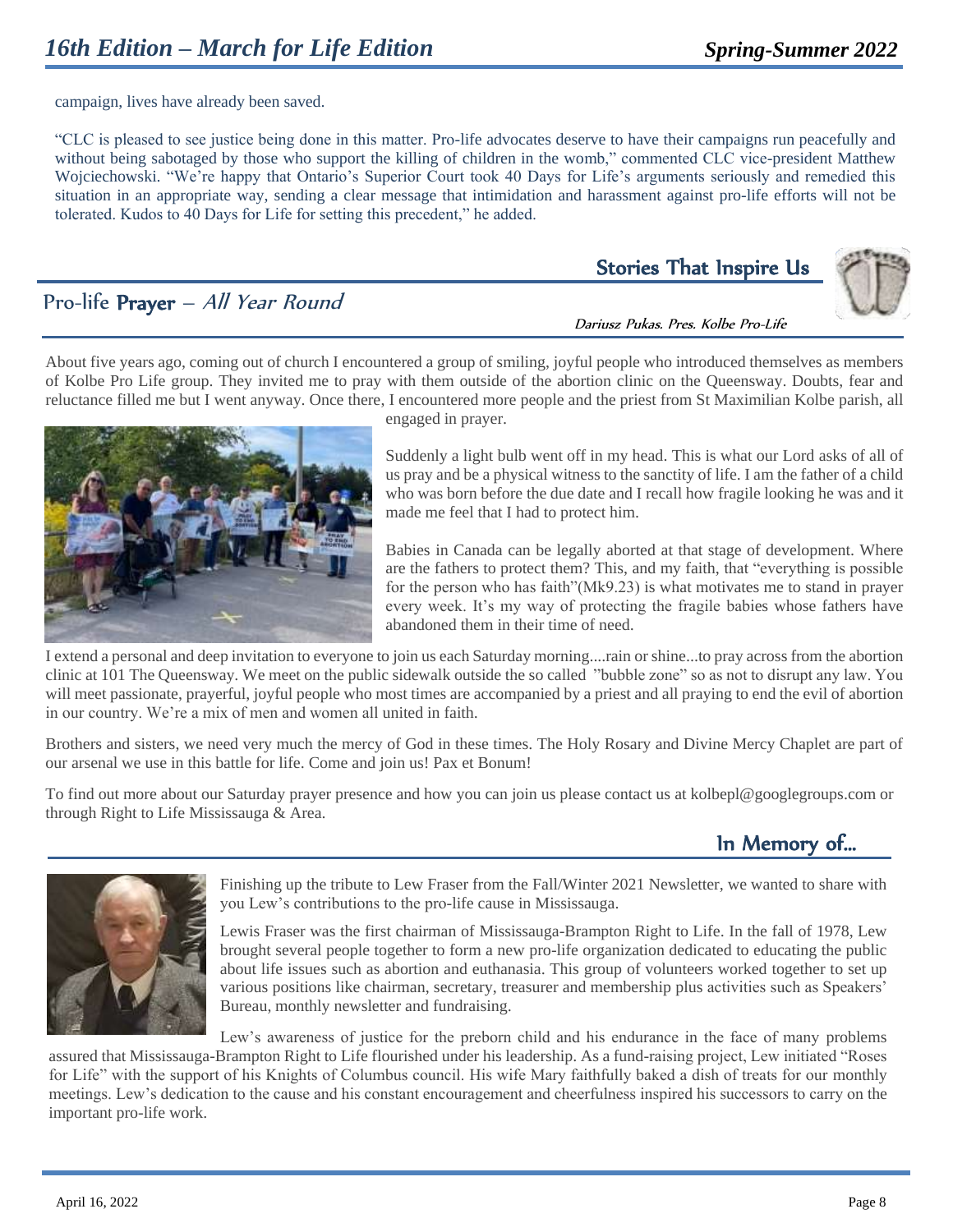## March for Life Ottawa – 2022 *cont'd...*

ľ

The National March for Life began in 1998 with a mere 700 pro-lifers in attendance. At first, there was a bit of support for the March from political, cultural and spiritual leaders, but as the event grew, they started coming. Every year the event has grown dramatically. It brings together Canadians of all ages, including thousands of young people. Although hampered over the last two years by Covid, this year's event will see the start of a significant re-build.

This year, Right to Life Mississauga & Area will be working with local groups to help organize buses for parishes and community participants (we are also welcoming any donations to support this effort), in addition to mobilizing students to join. Full ticket costs for students and partial ticket costs are being subsidized by Right to Life Mississauga & Area.



Due to timing and pandemic related issues, we were unable to solicit the support or endorsement from the DPCDSB for students to



attend. However, we are asking that you support all chaplains, youth group leaders and students who wish to attend by encouraging them to participate, and for reserving spots on the bus through their local parishes. This year, instead of subsidizing buses arranged by students at the local high-school level, Right to Life Mississauga & Area is subsidizing the full ticket cost for students wishing to attend the march on May  $12<sup>th</sup>$  (there are a limited number of tickets available to students at no cost).

Adults and students interested in attending should contact Right to Life Mississauga & Area via email (righttolifemb@gmail.com) or register through Eventbrite at [https://www.eventbrite.ca/e/march-for-life-ottawa-2022-tickets-](https://www.eventbrite.ca/e/march-for-life-ottawa-2022-tickets-311943380047)[311943380047.](https://www.eventbrite.ca/e/march-for-life-ottawa-2022-tickets-311943380047) Cut and paste the address above into your PC browser. Click on

Tickets and select the Students (grade 7-12) "Free" option to get your tickets. "We have made it extremely easy and affordable to participate in this year's event", says Barry Braun, Director of Communications for Right to Life Mississauga & Area. " We felt it was necessary to encourage people to overcome the obstacles over the past couple of years in order to make our voices heard".

For more information on the March for Life Ottawa 2022, please se[e www.marchforlife.ca.](http://www.marchforlife.ca/)

In Memory of…



Our Pro-life family was deeply saddened to learn of the sudden passing of Gloria last November. She was in her 80th year which also surprised us all. For Gloria, wife to Her beloved John for 55 years, mother, grandmother, nurse, sister and friend was an untiring Servant of the Lord.

She worked tirelessly in her faith community of St. Marguerite D'Youville in Brampton. She sold Fair Trade coffee after Mass to raise money for the poor, she washed clothes and toys and delivered them personally to children in need. The list goes on. Of course, for the unborn, Gloria and John singlehandedly ordered, distributed and managed the sale of CLC Christmas cakes and cards in Brampton parishes for 30 years. Gloria sat on the Board of CHERISH (Citizens Have Equal Rights Including Silent Humans) since the beginning.

As her parish Right to Life contact, Gloria never missed a Life Chain. She organized her parishes representatives to pray at 40 Days for Life. My personal memory of Gloria was that for years, she and my own mom would faithfully pray and witness outside Peel Memorial Hospital on Fridays when abortions were being performed there. It didn't matter the rain, the wind or the snow.

To say we will miss Gloria's beautiful smile and selfless dedication to the least of our brothers and sisters is an understatement.